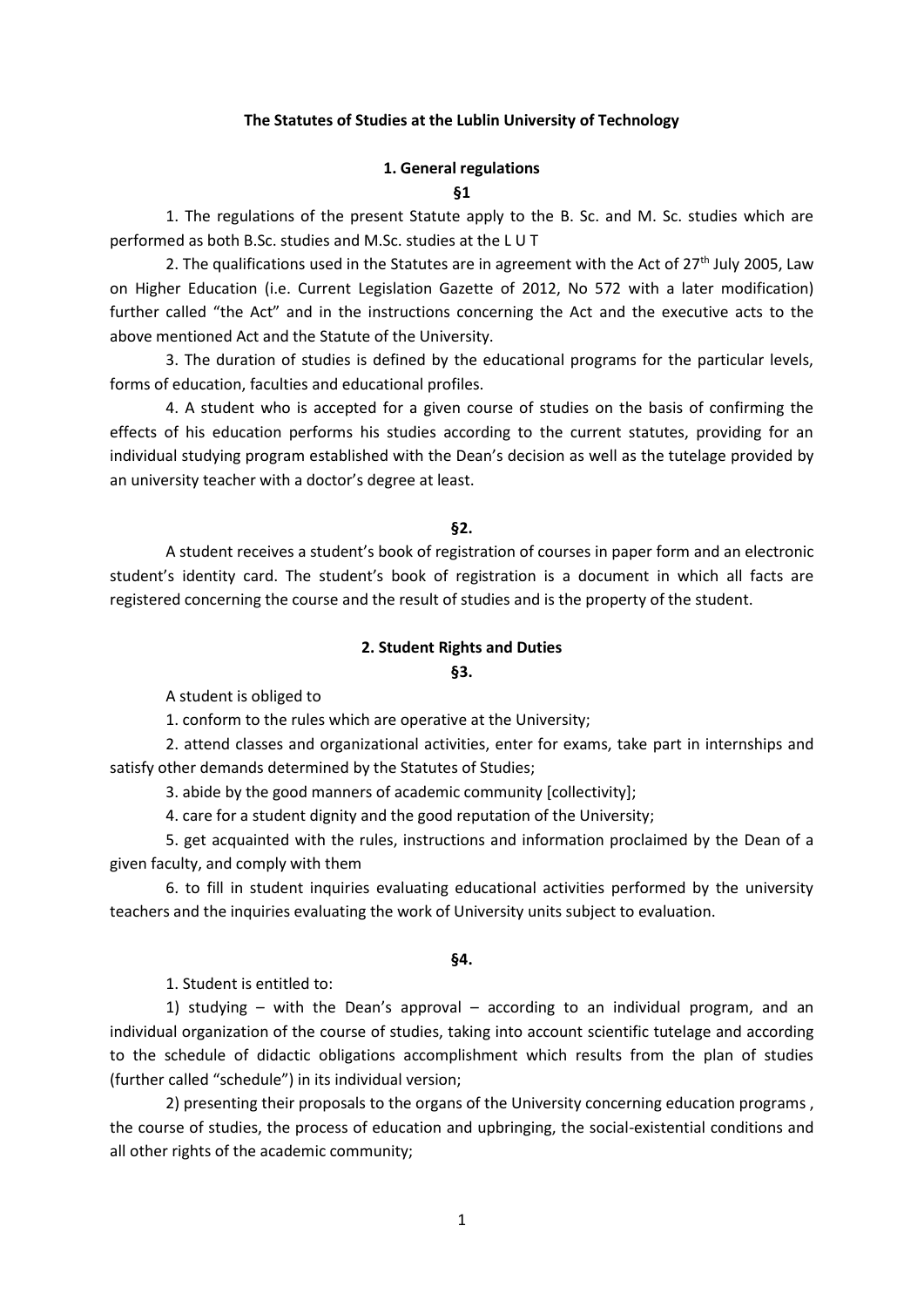3) associating in circles or scientific sections or participating in scientific research carried out at the University; on conditions and in a form settled by the Dean.

4) associating in other student organizations at the University.

#### **§5.**

A student is allowed to change the course of studies at the University or move to the L U T from a different higher school (also a foreign one) by permission and on the conditions determined by the Dean of the accepting faculty, expressed in the form of a decision if he/she has fulfilled all the requirements resulting from the regulations valid at the University he/she is leaving.

#### **§6.**

1. A student is allowed to apply for a change of the form of studies:

1) from extramural to intramural studies:

– not earlier than after obtaining all credits for the first semester;

– after obtaining a respectively high average mark determined by the Faculty Board or Dean for a given year;

2) from intramural to extramural studies – not earlier than two weeks after the beginning of classes.

2. A Dean determines the semester/year of studies, the student should start his studies from, and settles the potential program differences and the time of their supplementing.

## **§7.**

1. A student has the right to choose his/ her specialization and modules/ subjects that can be selected from among the ones mentioned in the educational program. The criteria of qualification and the date of enrollment are determined by the Dean before the beginning of the semester.

2. The condition of opening selectable specializations and modules/ subjects is a specified number of students in newly created groups, taking into account the instructions of the Senate determined by a Dean. The Dean stets the date of registering as well as the method and criteria of qualification of the students for particular selectable specializations and modules/ subjects.

3. In case of possibilities of choice by the students of the selectable specializations or modules/subjects the Dean sets the criteria of qualification if there is a specified limit. The decision is taken on the basis of a ranking list taking into account the average mark for the hitherto accomplished semesters and the profile of the professional work.

## **§8.**

A Dean determines the conditions, deadline and method of making up for completing the differences resulting from the educational programs in the following situations:

1) change of the course of studies,

2) change of the form of studies'

3) taking up additional studies at a different course or specialization.

- 4) accepting a student from a different higher school to the L U T
- 5) taking up studies in terms of return
- 6) granting an exeat
- 7) in other specific cases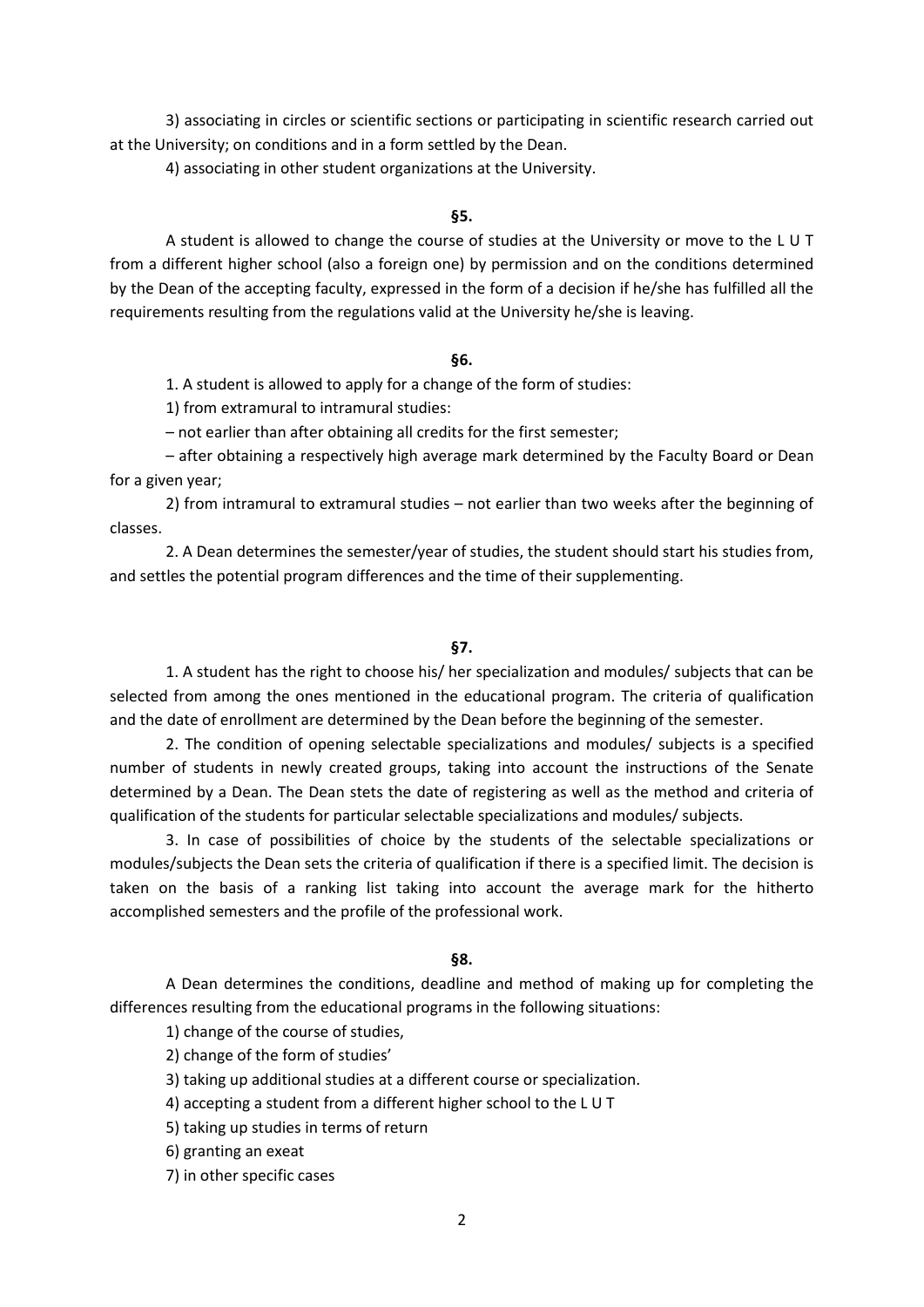A student is obliged to immediately inform the Dean in written form about the change of the course of studies, taking up the next course, giving up studies, the change of one's name, marital status and address. The information should be in written form.

## **3. Organization of Studies**

## **§10.**

Supervision of the whole process of education and upbringing at a faculty is done by its Dean.

#### **§11.**

1. Students who take up studies of a second or one more specialization within the confines of the same course of education should prepare an independent thesis, or an engineer project as far as it is required by the specific character of the profession. A graduate obtains a diploma of graduating from a specific course of studies with his starting specialization mentioned and a certificate with the final mark, stating the completion of the second specialization.

2. An element of the educational program for a given course, specialization degree and form of studies is a studying plan which includes a list of obligatory and selectable subjects in a semester arrangement with a teaching load and the respective ECTS points, a list of exams, professional internships, regional training and other didactic duties. The plan is rendered accessible at the noticeboard and the internet website of the faculty at least three months before starting the educational cycle in a given academic year. Information concerning the rules of registration for the following year of studies which are mentioned in §34 and the list of selectable subjects are made known for the students before the beginning of the academic year.

3. The detailed schedule is determined by the Dean. The schedule is made known for the students no later than – 7 days before the beginning of the semester in case of B.Sc. studies – 3 days in case of M.Sc. studies, at the notice-boards of the Dean's office and the faculty website.

4. Conditions, rules and deadlines agreed with students for obtaining credits for various forms of didactic classes/verification of achieving education result assumed for the subject are made known for the students by the university teachers during the first two weeks of the semester.

5. Announcing the results of credits and exams/verification of the effects of education assumed for a given module/subject is done by the university teacher during the two initial weeks of classes.

6. A student is entitled to have an insight into his/her exam/credit paper no later than the day of the following exam/credit.

7. During the semester the Dean checks the students the pattern of inscription in a student's book of registration of courses.

8. A student is obliged to attend classes included in the plan of studies. Attendance at all classes except lectures is obligatory. The student's attendance of classes may be checked.

9. A student is obliged to meet the deadlines of obtaining credits and internships. The deadlines of obtaining credits and the exam schedule is determined by the Dean, taking into account the organization of the academic year determined by the rector's instruction.

10. The Dean may agree to an individual organization of the course of studies in case of a student's well motivated application  $-$  i.e. determine individual choice of group and/or time of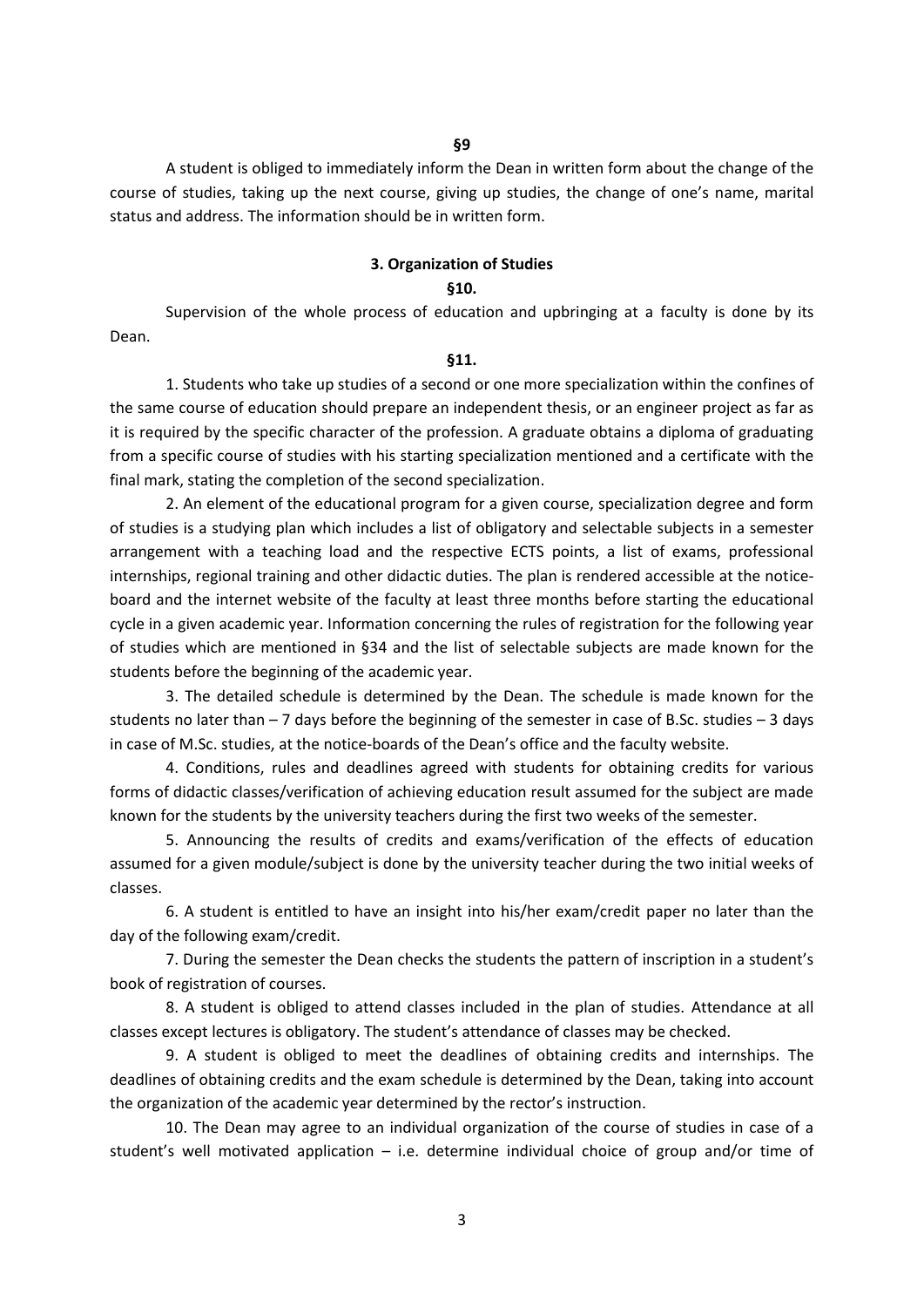classes in order to enable the student to accomplish his/her duties resulting from educational program, taking into account the time span of a given student. It concerns the students:

1) achieving outstanding results in sports

2) bringing up children (caring for children)

3) disabled

4) and in other special cases.

11. Classes at the University as well as knowledge and skills tests, tests of achieving education results of the chosen subjects and also the diploma exams may be done in a foreign language. Diploma works may also be accomplished in a foreign language.

12. At the studies performed in a foreign language (Congress language) a student is obliged to prepare his/her diploma work in this language.

#### **§12.**

1. The academic year begins on  $1<sup>st</sup>$  October and is continued until  $30<sup>th</sup>$  September of the following calendar year.

2. The academic year comprises:

1) the time of classes divided into two semesters; the winter semester and the summer semester, each of them 15 weeks long;

2) three exam sessions: the winter session – closing the winter semester (2 weeks), the summer session – closing the summer semester (2 weeks), the autumn session – after summer holidays (3 weeks);

3) professional internship and regional training determined in plans of studying;

4) winter, spring and summer holidays lasting no less than 6 weeks together, i.e. 4 weeks of summer holidays and one week long semester break after the winter session.

3. Classes of a diploma semester at the B. Sc. studies last 10 weeks. In certain justifiable cases the Dean of a faculty may determine a different period of time for the classes on condition that the program of studies are fully accomplished.

4. In case of a proposal of the faculty council the studies may start in the  $5<sup>th</sup>$  week of a semester at the latest and no earlier than two weeks before the beginning of the semester.

5. The particular organization of the academic year for full-time studies is determined by the Rector after asking the opinion of the University Student Self-Government and made known at least three months before its beginning.

6. The academic year at extramural studies is determined by the Dean, taking into account the instruction from passage 5 and made known to the students at least two weeks before the beginning of the academic year.

7. The rector may set up some hours or days of the academic year free.

8. The time of obligatory professional internship and regional training as well as the respective number of ECTS points is determined by the educational programs. Internships and regional training should be organized in July, August and September, or at a different time agreed with the Dean.

## **§13.**

1. A student who obtains especially good results may apply to the Dean to be allowed to study according to an individual educational program, supervised by a tutor chosen from a group of the University teachers with an academic degree.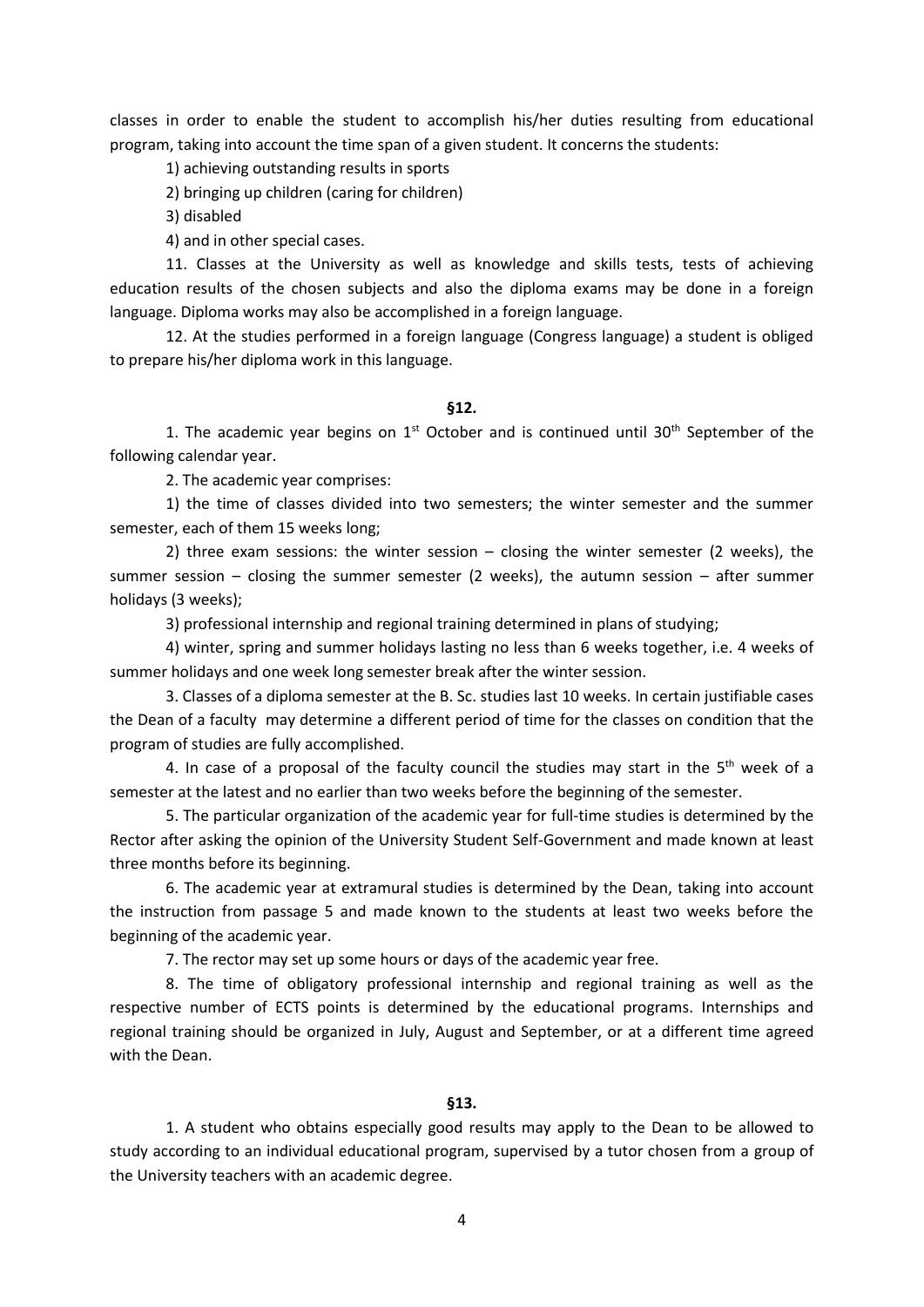2. A candidate for a tutor prepares an individual plan of studies in cooperation with the student. The plan may comprise an accomplishment of different subjects mentioned in the education program for a given course or specialization on condition of achieving the same education results.

3. The person of a tutor and the individual plan of studies is approved by the faculty council.

4. In case of lack of learning progress the tutor applies to the Dean to withdraw the permission for studying according to an individual plan of studies and setting up a further course of studies for the student to make up for the possible program differences.

#### **§14**

1. The Dean decides whether the modules/subjects credited within the confines of another course of studies may be accepted instead of the modules/subjects determined in the program of studies without the necessity of their repetition or as the additional modules/subjects.

2. Additional modules/subjects after being approved by the Dean are noted down in the documentation of the progress of studies and in the supplement for the diploma. The ECTS points and the marks obtained while crediting the additional modules/subjects are not taken into account at the estimation of the progress of studies and granting the scientific scholarship.

#### **§15.**

1. The disabled students of the University are given special conditions of attending classes and obtaining credits.

2. According to the degree of the disability which could make it difficult to attend the classes in an ordinary way, the University creates a chance of studying according to an individual organization of the course (individualisation through the choice of a student group and/or time of classes so that it enables the student to accomplish his/her obligatory program of studies taking into account time potentialities of the student). The decision concerning such matters is taken up by the Dean of a respective faculty and agreed with the Rector's Disabled Students Plenipotentiary. The changes cannot regard the content of education.

3. With the Dean's consent and the agreement with the Plenipotentiary it is possible to use all the forms of support and assistance during studies which are described in the Rules of helping disabled students in the L U T

#### **4. The ECTS point system and transferring student's credits.**

**§16.**

1. The way of achievement estimation is the scale of points mentioned in § 18, passage 1.

2. Obtaining ECTS points ascribed to a given module/subject occurs after the student achieves all the assumed education effects allocated to a given module/subject.

3. A condition of a semester/year of study crediting is obtaining all the ECTS points ascribed in the education program to a given semester/year. Crediting a year of studies is confirmed with an inscription in the progress of studies documentation (and thus also in the students book of registration of courses).

4. The number of points allocated to subjects is a whole number.

5. The number of points assumed by the plan of intramural studies for the semester is less than 30 points and for the academic year–not less than 60 points.

6. In case of prolongation of the time of extramural studies the number of ECTS points for the semester and academic year is respectively lowered.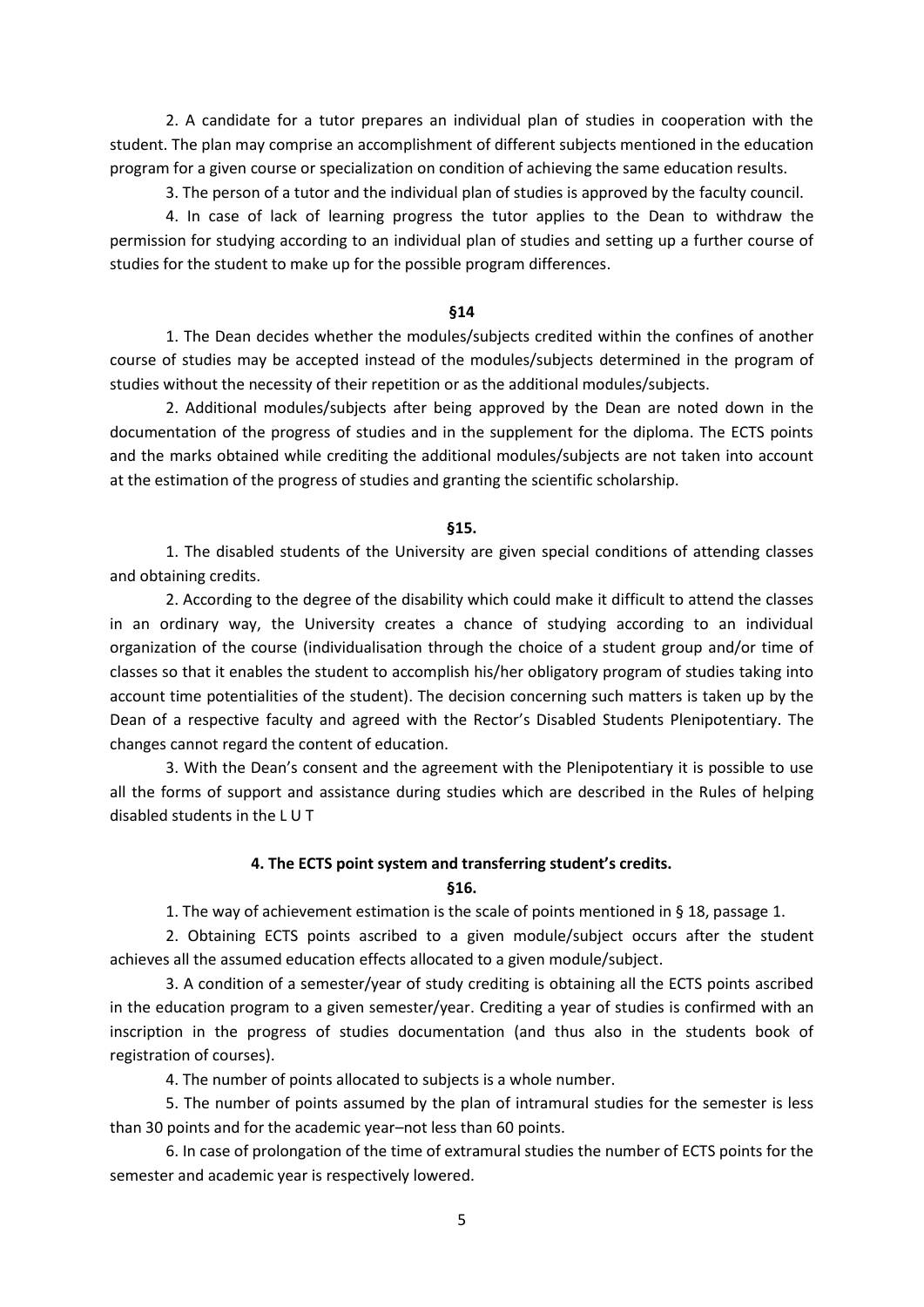7. When students move from other faculties of the L U T or other Polish or foreign universities their achieved education results are accepted according to the rules of the system of credit transfer determined in the ordinance of the higher education minister.

8. The decision of credit transfer of the student is taken at the student's proposal by the faculty Dean after getting acquainted with the documentation of the course of studies in a different university presented by the student.

9. Modules/subjects credited in different university than L U T which were not ascribed any ECTS points, get these points ascribed by the Dean.

## **5. Estimating a semester, credits, internships, exams §17.**

1. The condition of obtaining credit for a semester/year on time is:

1) obtaining credit before the end of the session of the semester in which the classes are performed according the schedule. Repeats of credits and exams are performed at the time determined by the Rector or Dean taking into account the organization of the academic year according to the Rector's instruction;

2) passing the exams no later than the end of the last session of the academic year in which the classes are performed according to the schedule;

3) as far as the studies starting from the summer semester passing exams from the subject performed at the first and second semester – until the end of the session of the winter semester of the following academic year after the year when the student started his/her studies.

2. Organization and the way of crediting the subjects performed using the methods and techniques of distant learning is determined by the Dean.

3. All the marks are written in the protocols. In the case when a student has not obtained a credit or has not passed an exam in the first term the unsatisfactory mark is written in the student's book of registration of courses and the periodic card of student achievement and then the final mark.

4. In case of a well-motivated proposal of an individual student the Dean may prolong the session for him/her for obtaining the lacking credits and passing the exams.

5. The Dean may prolong the session for obtaining the lacking credits and passing exams at an application of a faculty body of the Student Self-Government.

6. Before entering for a credit or an exam a student is obliged to present a student's book of registration of courses.

7. A justification of absence at the credit term may be an illness or a random event exclusively. A document which can be the basis of justification should be presented during the 7-day period from the credit term, personally or by mail to the Dean's office.

8. In the case of unjustified absence at the credit term a student receives an unsatisfactory mark.

## **§18.**

1. There is the following grading scale of the credits and exams at the L U T and the respective grades in the ECTS system or the scales from other universities, also the foreign ones, pointed out in brackets:

| very good |     | 91-100% |
|-----------|-----|---------|
| good plus | 4.5 | 81-90%  |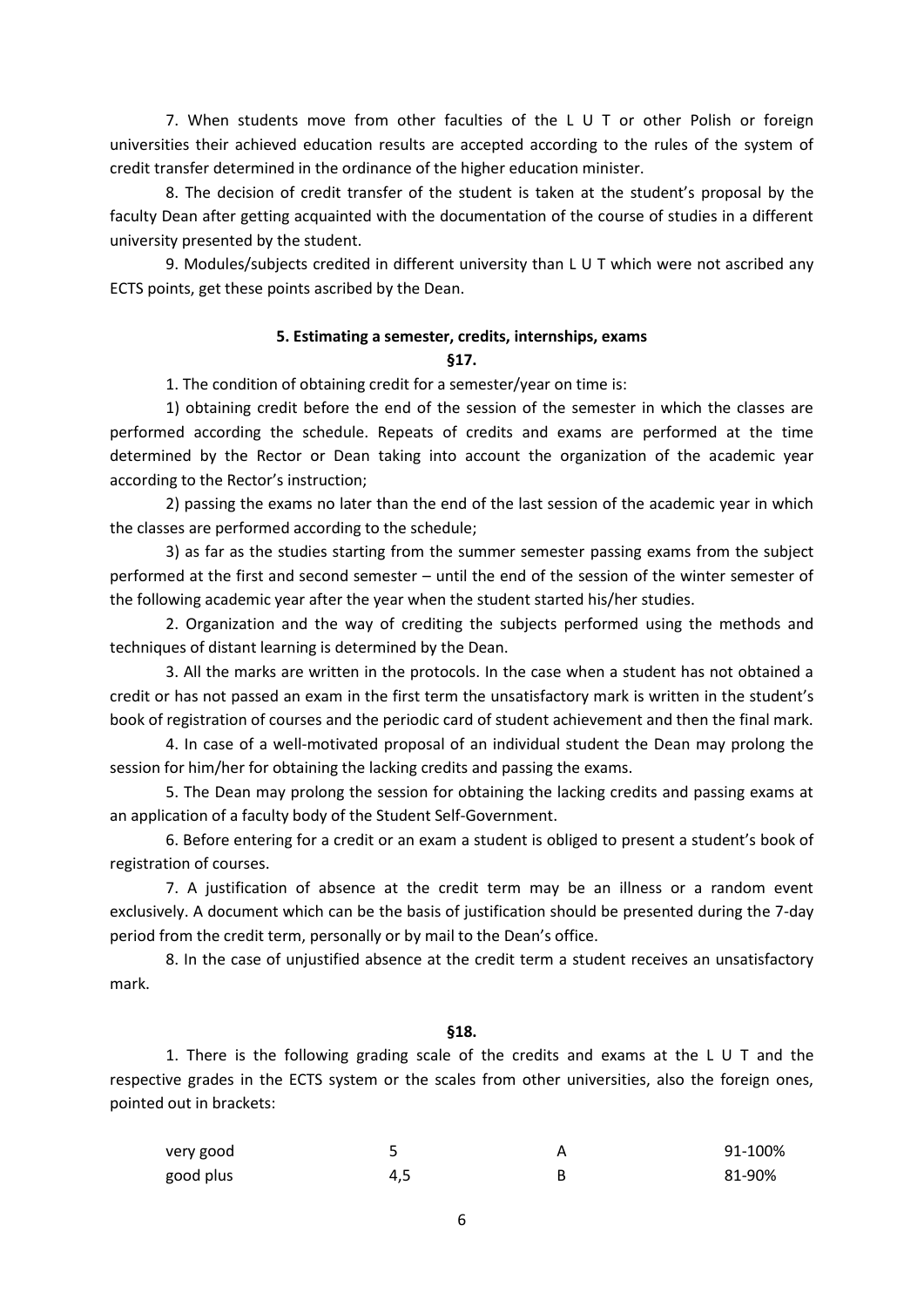| good              |     |   | 71-80%                     |
|-------------------|-----|---|----------------------------|
| satisfactory plus | 3.5 |   | 61-70%                     |
| satisfactory      |     |   | 51-60%                     |
| unsatisfactory    |     | F | 50% and less $-$ no credit |

In case when there is no possibility of recounting, the decision is taken by the Dean.

2. The faculty council may establish a list of subjects which are credited without any grade.

3. A student who is repeating a semester (year of studies), or is coming back to studying after a leave, or else has moved to the L U T from another university and is enrolled for the semester with the obligatory ECTS point system is subject to the rules of this system. The way of recounting his/her earlier marks into points, if they were not performed in this system, is determined by the Dean.

**§19.**

1. If a student takes part in the scientific and research works of the University it may be recognized as having achieved wholly or partially the education effects ascribed to a subject, the student's research work is connected with.

2. Decisions concerning the matters mentioned in Act 1 are taken by the person responsible for a given subject on the students application.

#### **§20.**

1. The estimation of education results achievements concerning the particular forms of education subjects is performed by a person responsible for the classes. The grade is inscribed by the person responsible for the classes or results from an algorithm accepted by the University. The grade is inscribed by the lecturer of a given subject or a person appointed by the Dean, institute director, the head of a study.

2. Each module/subject is finished with a final grade. The final grade is inscribed in the final protocol by the lecturer of a given module/subject or a person appointed by the Dean, institute director, the head of a department/study.

3. In the case when a student does not obtain the credit, he/she has a right to two repeats of a given subject before or during the exam session.

4. A student who has not entered for the repeat for unjustified reasons loses term and receives the unsatisfactory mark.

5. In some justified cases a student may turn to the Dean, institute director, the head of a study during three days following the date of results announcement with a motivated application concerning a committee credit term of the subject. The committee credit term should take place not later than 7 days from the application date.

6. The committee credit term may also be appointed by a Dean, institute director, the head of a study in the case when inconsistency has been noticed in the way of credit imparting or in any other justified circumstances.

7. The committee credit term takes place in front of a committee appointed by the faculty Dean. It consists of: a person pointed out by the Dean as the Committee chairman, a person responsible for the particular classes or a different specialist in the same subject. On the student's application a particular university teacher or a representative of Student Self-Government take part in the committee.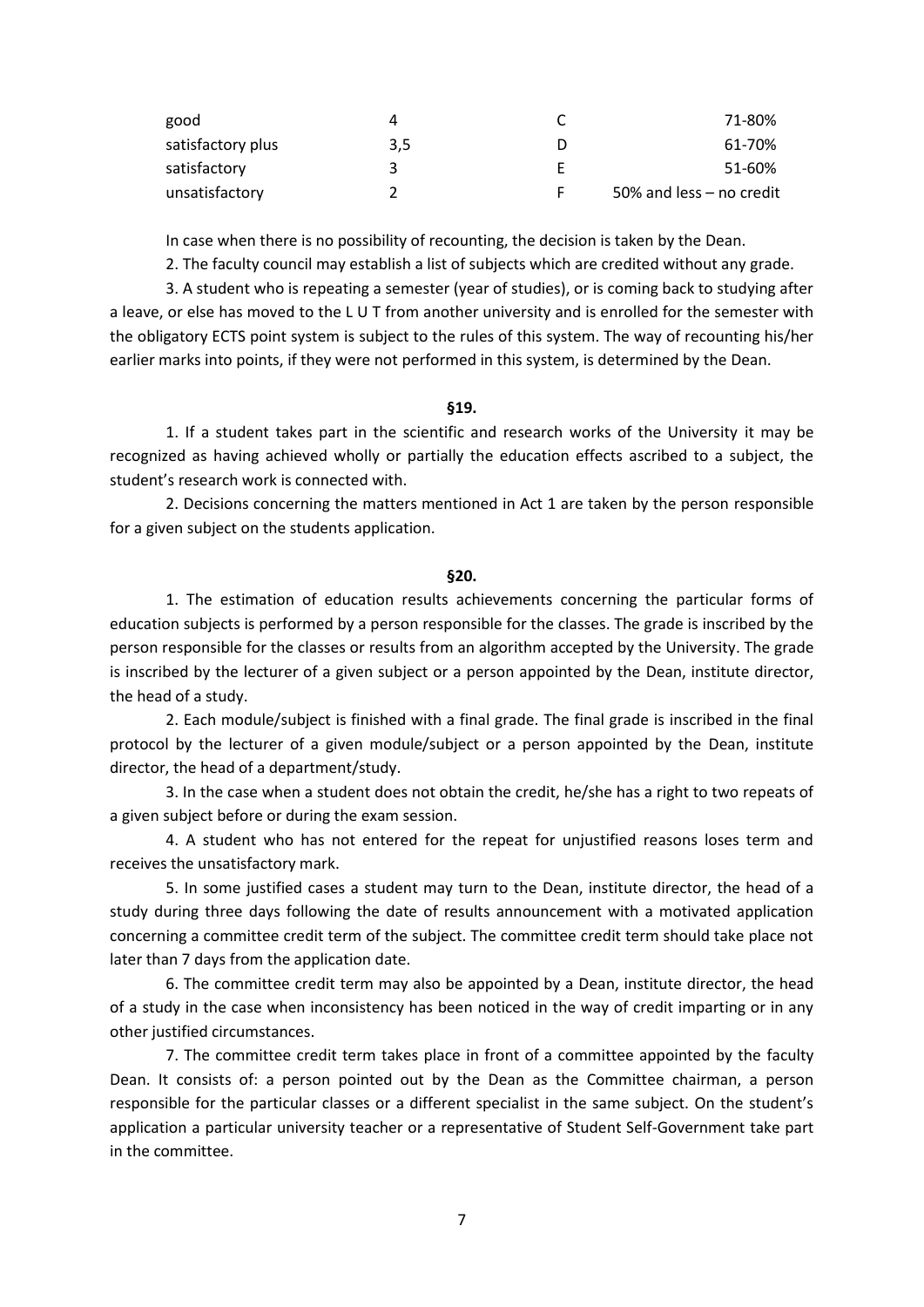8. In case of absence of any member of the committee appointed by the Dean, it is the Dean's right to appoint another person to the committee.

9. The grade obtained at the committee credit is a final grade. Concerning the studies who has not obtained the committee credit the Dean makes one of the following decisions:

1) starting the procedure in order to take the student's name off the list of students

2) repetition of the classes.

#### **§21.**

1. Exams are carried out by the lecturers of a given subject.

2. In some justified cases the Dean having informed the institute director, the head of the study may authorize lecturers of related subjects to carry out the exam.

3. The condition of entering for a given subject exam is to obtain a positive grade at all classes ascribed to the subject.

4. The university teacher responsible for the particular classes agrees the session exam terms with the students. The first term exam takes place during the session.

5. With an agreement of a university teacher a student may enter for the exam before the session, at the "zero" term. The exam is treated as an additional one.

6. A justification of absence at the exam may be an illness or an emergency exclusively. A document which is the basis of a justification should be delivered to the Dean's not later than 7 days from the exam date, personally or by mail.

7. In case of unjustified absence at the exam the student obtains an unsatisfactory mark.

## **§22.**

1. The duration of obligatory internships and their kind are determined by the educational programs.

2. Professional internships are organized on the basis of programs approved by the Dean and obtaining credits from them is obligatory. Particular rules of their organization and crediting are determined by the rector's instruction.

3. In some justified cases a student may obtain the Dean's permission to go through the internship at a different time than that determined in § 12. pass. 8.

4. The Dean may decide that a student obtains credit for an internship partially or fully on the basis of participation in a scientific camp if the program of the camp corresponds with the internship program. On receipt of application for the credit the tutor of the scientific camp grants his/her opinion.

5. The Dean may decide that a student obtains the internship credit for his/her earlier work corresponding with the internship program. On receiving the application for the credit the university teacher who gives internship credits in a given year grants his/her permission.

6. The Dean may appoint an internship plenipotentiary from among the university teachers for the organization of internship at the faculty and supervising their course. The Dean may appoint an internship tutor(s) and determine his/her duties.

## **§23.**

1. A student who received an unsatisfactory mark at the exam, did not enter for the first term exam because he had not satisfied the requirements determined in §31 passage 3 or did not present any absence justification is entitled to enter for two repeats of the subject.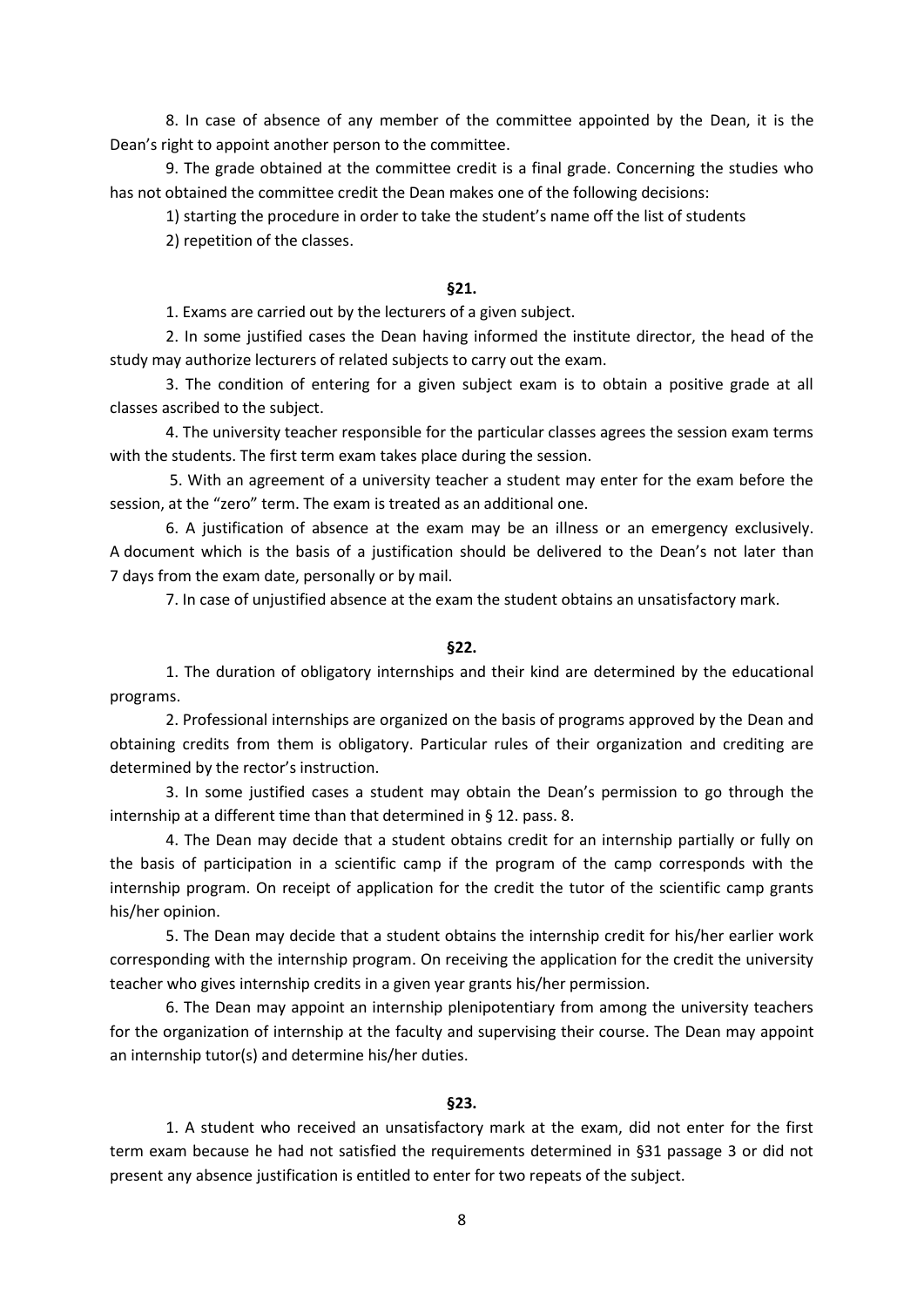2. A student who did not enter for the repeat for unjustified reasons loses his right to regain the repeat term and obtains an unsatisfactory mark.

3. Repeat exams during the ordinary time of classes mustn't be organized at the time of the student's obligatory classes.

4. A student who is not satisfied with the repeat exam result or expresses reservations as to its accordance with the regulations may apply to the Dean for a committee exam.

5. The Dean may ordain a committee exam of his own initiative.

6. A student should apply to the Dean for a committee exam not later than three days from the date of the last repeat exam results announcement.

7. A committee exam should take place within 7 days of the date of application or ordaining the exam by the Dean.

8. A committee exam takes place in front of the committee appointed by the faculty Dean. It consists of: the Dean or a person pointed out by the Dean as a chairman of the committee, the person who carried out the latest exam, and another specialist of the same subject of the exam. On the application of the student the exam is carried out with the participation of the university teacher indicated by him/her. The committee exam can be oral, written or mixed.

9. In case of absence of any of the members of the committee appointed by the Dean, it is his/her right to point out another person to complete the committee.

9. As far as a student, who did not pass the committee exam, is concerned, the Dean takes a decision:

1) of starting the procedure to take his/her name off the list of students;

2) of repeating classes.

### **6. Registration for an academic year §24.**

1. A condition of attending classes is registration for a given semester/year.

2. The condition of registration for the following semester/year of studies is:

1) in case of students after the first semester of B.Sc. studies – submission of the student record books at the time determined by the Dean,

2) in case of further semesters – submission of the student record books during the registration week determined by the rector's instruction mentioned in § 12. pass. 5;

3) in case of first year students of the M.Sc. studies – submission of the student record books until the day of beginning of the next year;

4) obtaining the number of ECTS points for a given subject not less than the number described as the allowed common acceptable deficit of points determined for the semester or year.

3. The common acceptable deficit of points is determined by the Faculty Board up to  $15<sup>th</sup>$ November of a given academic year, taking into account the possibilities of proper accomplishment of the program of studies. In some justified cases the Dean may renounce the determined deficit to the student's advantage.

4. Registration for a definite academic year gives the student the right to attend all classes and credit all subjects comprised by the education program and listed in the student record book.

5. As far as a student is concerned, who has not satisfied the requirements determined in the registration rules and has not submitted an application for a conditional inscription or a repeat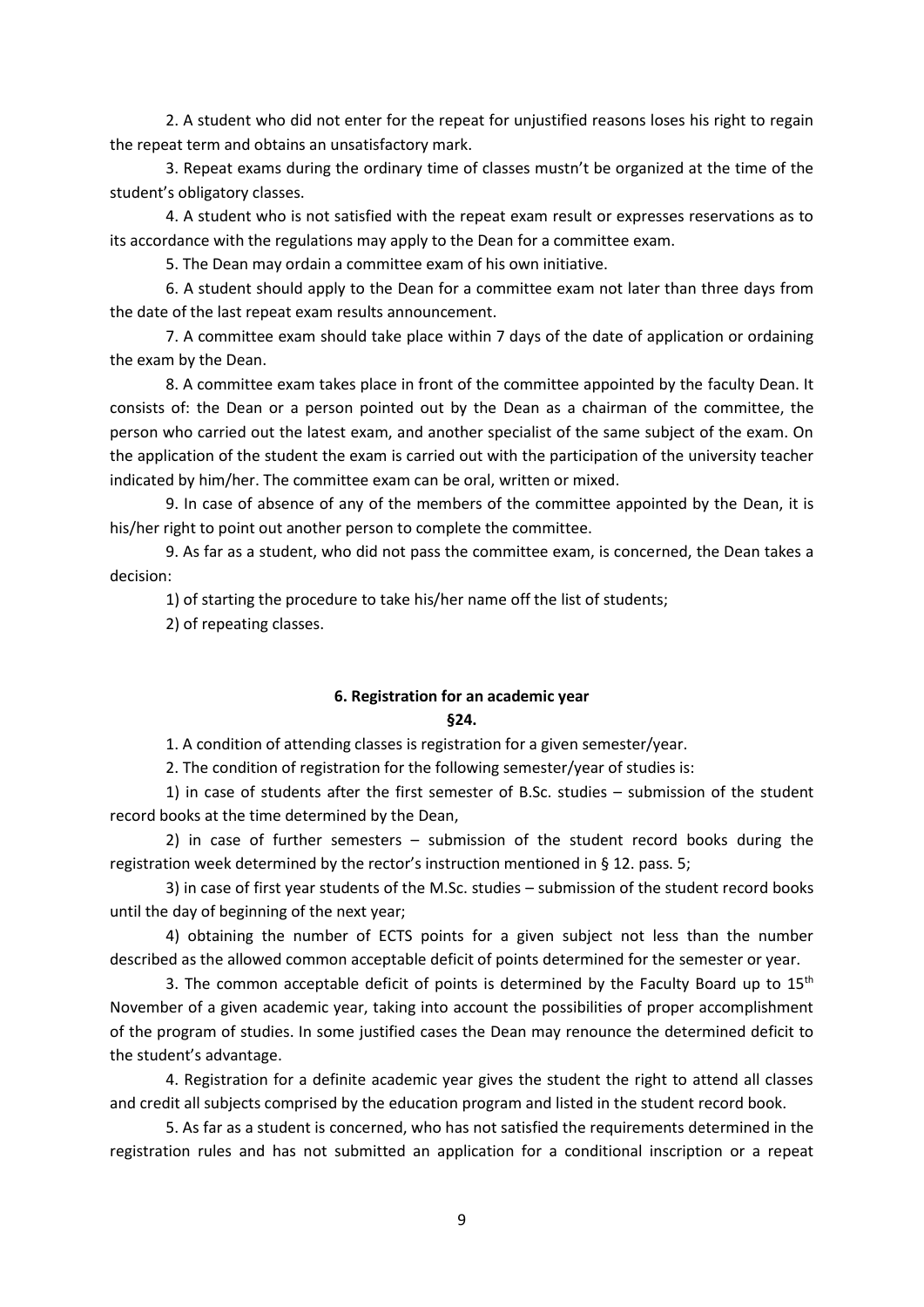semester or a leave, the Dean starts the procedure of taking the student's name off the list of students.

6. A student may repeat the classes no more than three times. The decision concerning the first and second repeat is taken by the Dean, while the third one is up to the Rector.

# **7. Taking one's name off the list of students**

## **§25.**

1. The Dean takes the student's name off the list of students in case when the student:

1) does not take up the studies

2) gives up studies

3) does not submit his/her thesis or pass the diploma exam on time

4) is punished with a disciplinary measure of relegation from the University

2. Not taking up studies is understood as unjustified absence at the matriculation and oath ceremony.

3. The Dean may take the student's name off the list of students in case of:

1) the lack of educational progress

2) not obtaining credit of a semester or year at a definite term

3) not paying the fees concerned with studying

4) not signing by the student the agreement presented by the University, concerning the conditions of payment for the studies or educational services.

4. The lack of educational progress of a student may be stated when the stage of accomplishment of the education program and the learning effects achieved during the semester exclude the possibility of obtaining credit of the semester/year of studies.

5. A student may apply to the Rector within 14 days of the date of obtaining the decision of taking his/her name off the list of the students. The appeal is submitted through the mediation of the Dean of respective faculty. The decision of the Rector is final.

# **8. Resumption of studies**

**§26.**

1. A first year student who gave up studies or his/her name was taken off the list of students during the first semester, may be accepted as a student only on the general rules of recruitment valid at the University.

2. A student who obtained the number of ECTS points no smaller than the one allocated to the first semester of studies and whose name was taken off the list of students, is entitled to resume his studies.

3. The subjects without credit which the student had taken up before his name was taken off the list are treated after the resumption of studies as being repeated.

4. Resumption of studies is possible on condition that:

1) the University performs the course of studies at the same level that the student is entitled to resume;

2) the student fulfills all his duties towards the University that were stated before his being taken off the list of students.

5. In case of resumption of studies by a student who had accomplished the whole program of studies besides its integral part, "the thesis" the student is obliged to accomplish this point of the program of studies attending repeat classes.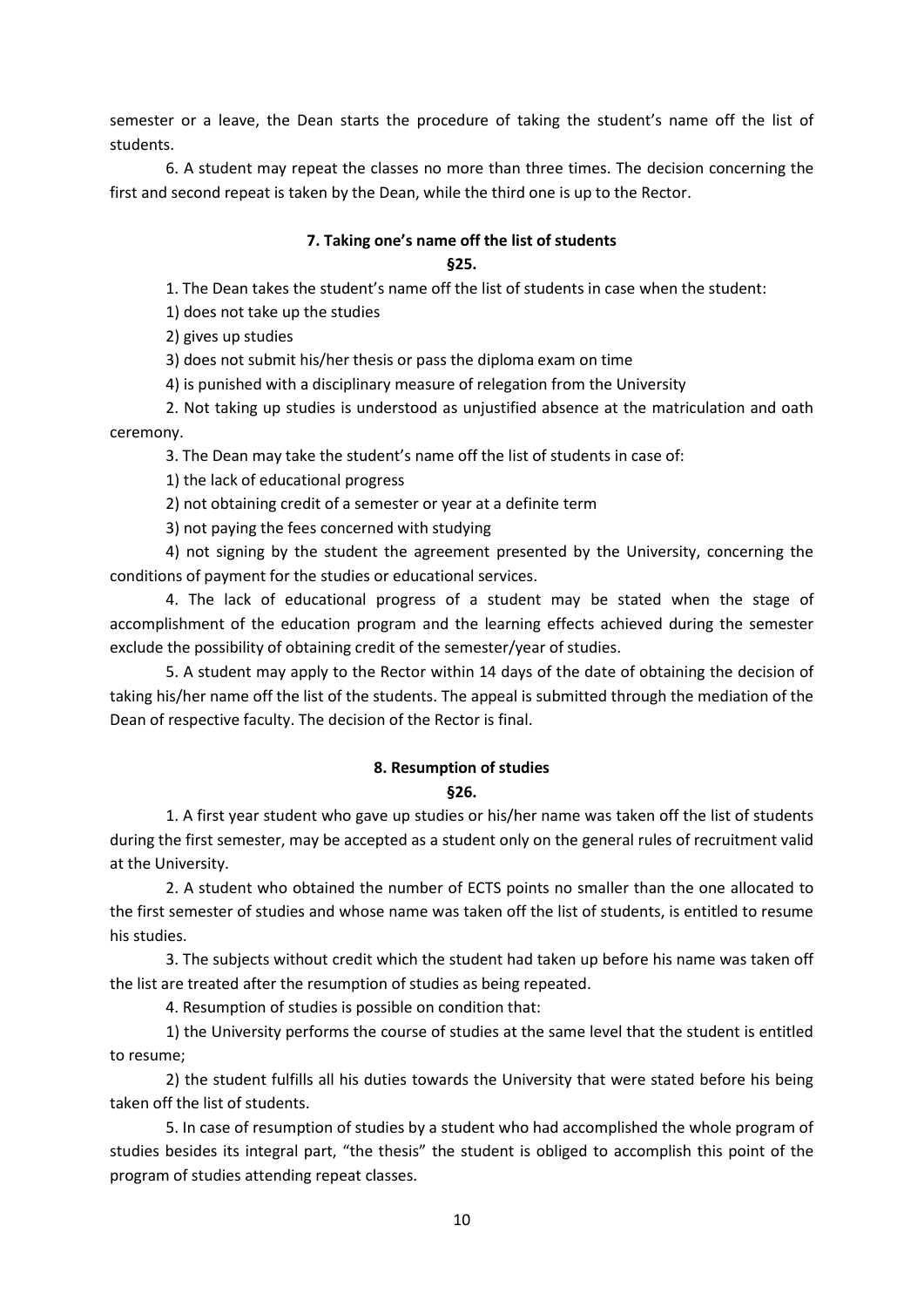6. Resumption is possible in the form and profile being performed at the time of application for resumption.

7. The agreement for studies resumption is issued by the Dean, who determines the semester and the possible program differences.

#### **9. Leaves from classes**

#### **§27.**

1. A student who has obtained credit for at least the first semester of studies may be granted a long term absence for a semester or a year or a short term leave lasting less than a semester.

2. A leave from educational classes is granted by the Dean on a written, well motivated application of the student.

3. The Dean may grant the student a leave from educational classes:

1) a health leave in case of an illness confirmed by a respective justification given by a medical committee

2) parental leave, resulting from giving birth to a child or a period of taking care of the child

3) circumstantial leave.

4. A student may be granted a leave no longer than one year at a time. The rule does not apply to e.g. the health leave.

5. A student may be granted a leave from educational classes not more than twice during the whole course of studying, however, the cumulative time of the leave cannot exceed two years – the rule does not apply to the health leave.

6. The Dean may grant a leave to a student on the basis of a doctor's opinion about the health condition of the student.

7. Parental leave because of giving birth to a child or taking care of a child is granted on the basis of the student's application supplemented with the birth certificate of the child.

8.A student should apply for a leave immediately after the occurrence of the reason for its granting.

9. During the leave from educational classes a student may, on the Dean's permission, attend certain classes and enter for credits and exams.

10. After the leave a student pursues the course of studies according to the obligatory program of education. In case of program differences the Dean determines the term of making up for them.

11. Granting the leave is confirmed with an inscription in a student record book.

12. Granting a leave prolongs the time of graduation.

## **10. Exchange studies, local and foreign**

## **§28.**

1. A student may accomplish a part of the program of studies (also internships) at a different university (also a foreign one) on the basis of a recommendation by the University, if on the day of starting the accomplishment of use:

1) he/she has obtained the credit for the first year of B.Sc. studies or has a status of an M.Sc. student;

2) fulfills the criteria of qualification at the levels determined by the Dean, obligatorily comprising weighted average of the grades for the time settled by the Dean and the command of the native language of the country of the different university or the language of instruction of the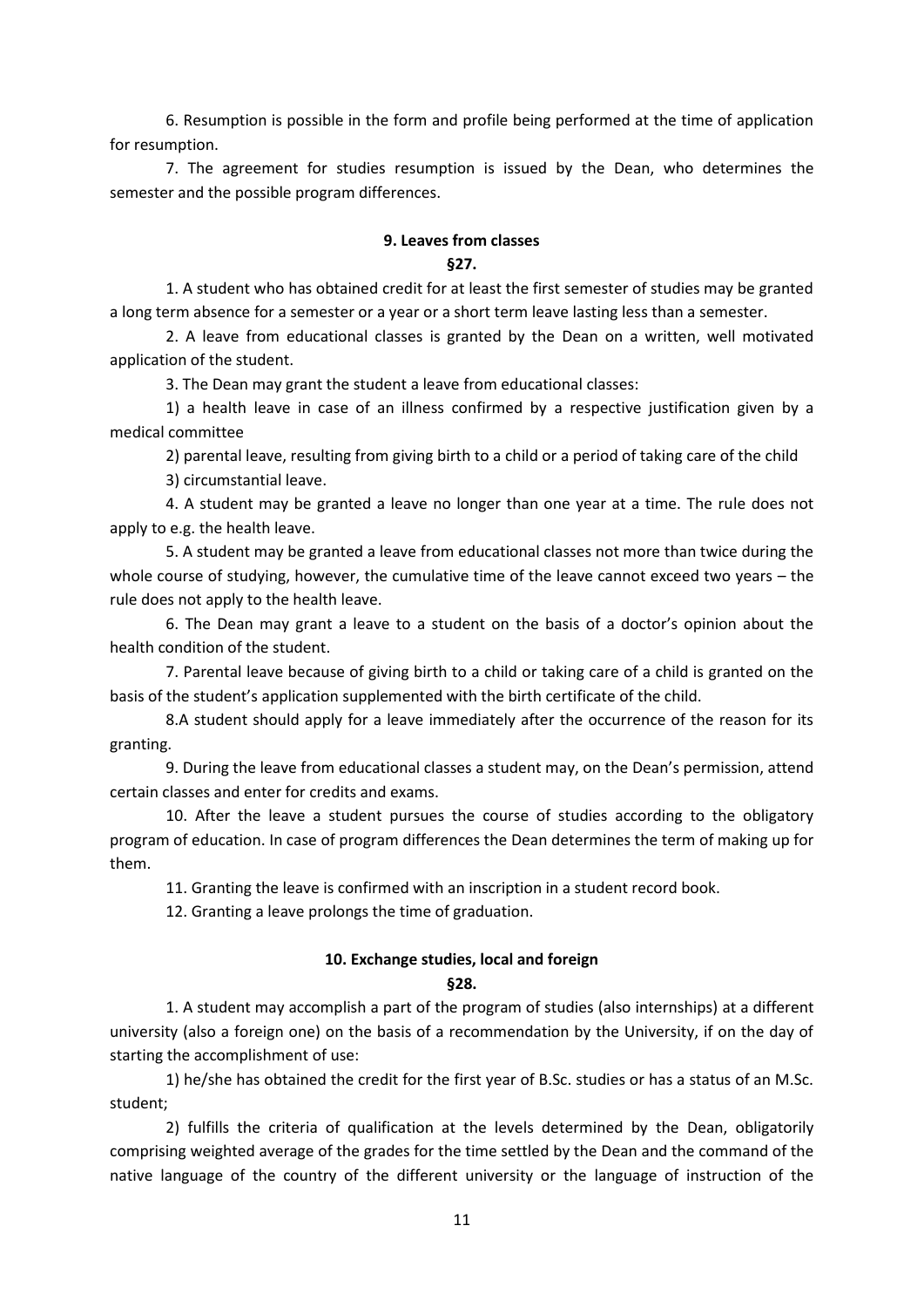University (and facultative for a given recruitment year: the state of crediting of the hitherto course of studies, the hitherto attendance of programmes concerning the international exchange, performing some activities in student organizations, scientific circles, attending conferences, publications);

3) has presented the list of subjects, he/she is going to accomplish in the different university, prepared on the basis of its educational offer;

4) has obtained an acceptance of the qualifying committee and the Dean's agreement;

5) fulfills the conditions of the other university or the recruitment institution, especially the condition of elimination of the criteria from p. 2;

The level of the above mentioned criteria which entitle the student to departure in a given academic year is determined by the Dean.

2. A student may pursue the course or internships exceeding the program of studies, demanding appointment by the University or verification of the candidates by the University, on condition of fulfilling the demands determined in pass. 1., points 1-5.

3. The decision from pass. 1 apply respectively to recruitment of students for internships, also the graduate ones that demand appointment by the University of verification of the candidates by the University.

4. The L U T assures a student who pursues a course of exchange studies that his achievements (marks and ECTS points) will be acknowledged to the extent to which they correspond with the education programs and the learning effects at the particular study courses in the L U T

5. Decision about acknowledging the ECTS points is taken by the Dean of the parent faculty after getting acquainted with the documentation of the course of studies presented by the student. If the documentation presented in English and Polish does not evoke any doubts, the number of ECTS points obtained in another university.

6. The possible surplus of points, mentioned in pass. 5, whose basis expressed by effects does not have any counterpart in the program of studies in the L U T , is not counted in the number of points demanded for issuing a diploma but should be inscribed, formally or on the student's application, in the supplement to the diploma, together with the subject name functioning in the other university.

7. The achievements made within the confines of qualification, mentioned in pass. 2, are to be inscribed in the diploma, together with the name of the subject functioning in the other university.

8. Documentation of the course of studies concerning the part of program being accomplished in a different university is done at the University according to the rules applying to the part of program accomplished at the University and with the name of the subject valid for the other university is filled in on the basis of the Learning Agreement for Studies (LAS) or a certificate, or in case of internships on the basis of the Learning Agreement for Traineeships (LAT) or a certificate in English or in Polish.

9. A student is obliged to present a certificate of the host university to the Dean of the parent faculty. The certificate should include a list of subjects in which he/she has obtained credits along with the program contents, ECTS points and marks. On the basis of the presented documentation the Dean settles the further course of studies. If the documentation presented in English and Polish does not evoke any doubts, the number of ECTS points obtained in another university.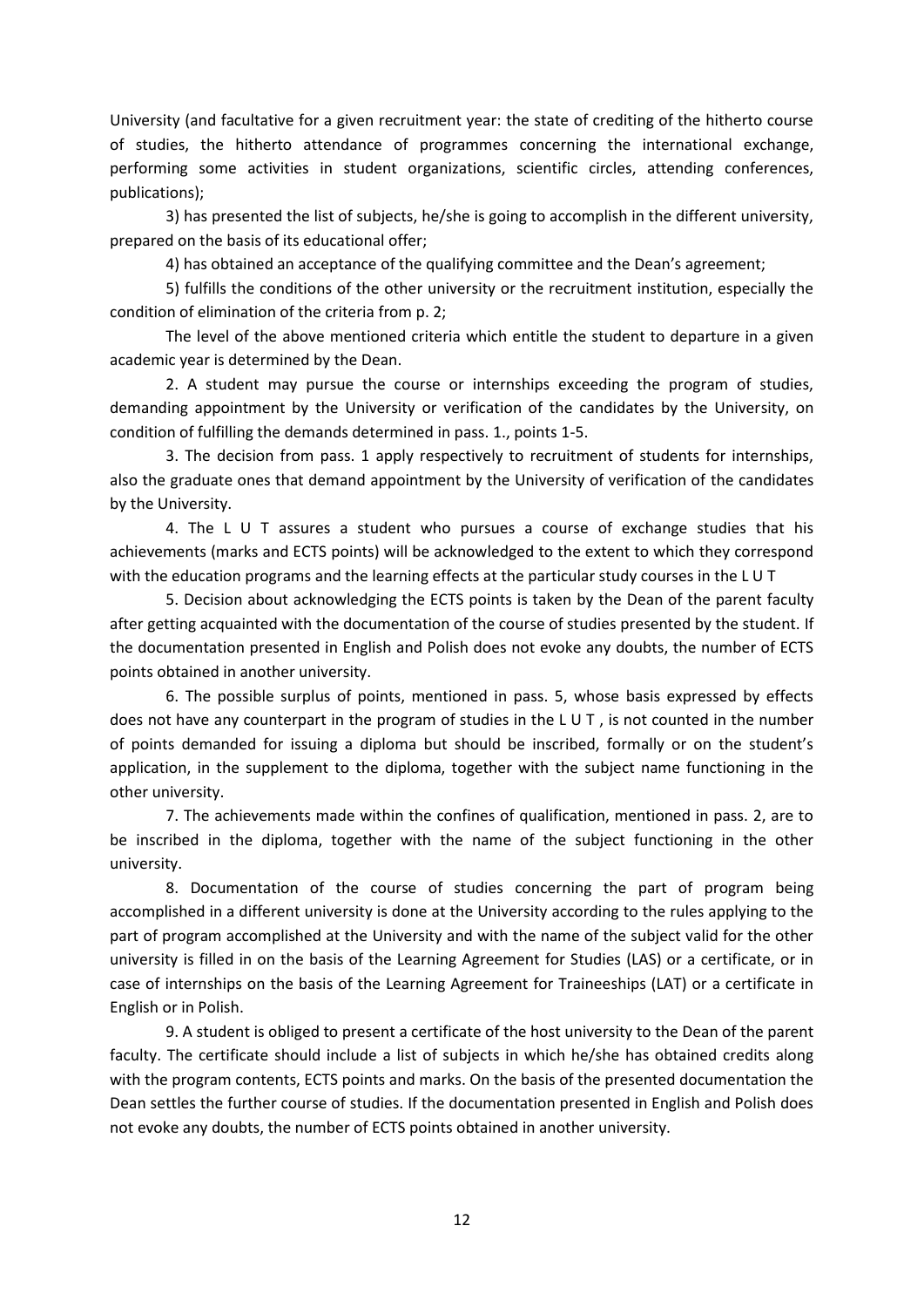10. The University is obliged to issue a confirmation of acceptance to the student, e.g. a certificate named: The Sending Institution's Transcript of Records (does not apply in case of internships exceeding the program studies).

11. In case when the student cannot obtain the number of ECTS points mentioned in § 16, pass. 5, he/she is obliged to complete the lacking number of points after his/her return to the University according to the rules settled by the Dean.

12. A student who decides to take up exchange studies in spite of crucial program differences rendering it impossible to obtain the semester credits presents declaration of being ready to obtain the credit in subjects pointed out by the Dean.

13. The mode of qualifying and directing students to foreign studies mentioned in pass. 1-3, including the necessary documents, deadlines and the way of appointing the qualifying commission, the procedure of appeal, and the procedure of determining the art of the program of studies to be accomplished in another university, keeping of which is the condition of the validity of the guarantee mentioned in pass. 4-7 and the range of the inscription in the supplement of the information concerning the accomplishment of a part of the program of studying in a different university is determined by the rector's instruction.

#### **11. Thesis/ Engineer project.**

#### **§29.**

1. A student prepares the thesis/engineer project under the supervision of a professor, an assistant professor or a doctor.

2. The Dean, on receipt of opinion of the faculty council may also appoint other specialists to supervise preparing the thesis/engineer project.

#### **§30.**

1. To settle the subject of a thesis/engineer project the student's interests should be taken into account, as well as the usefulness of the thesis and the scientific plan of the institute and also the chances of completing it on time.

2. The subject of a thesis/engineer project should be settled not later than half a year before the planned graduation.

3. In some justified cases the subject of the thesis/engineer project may be changed as well as the supervisor.

## **§31.**

1. A work completed within the confines of student scientific movement may also be approved as a thesis/engineer project.

2. Theses/ engineer works may have a character of team works.

3. However, both in passage 1, and 2 it must be possible to estimate the undergraduate's input in the preparation of a thesis/project.

#### **§32.**

The thesis/ engineer project is evaluated by a professor conferring a degree and a reviewer.

## **§33.**

13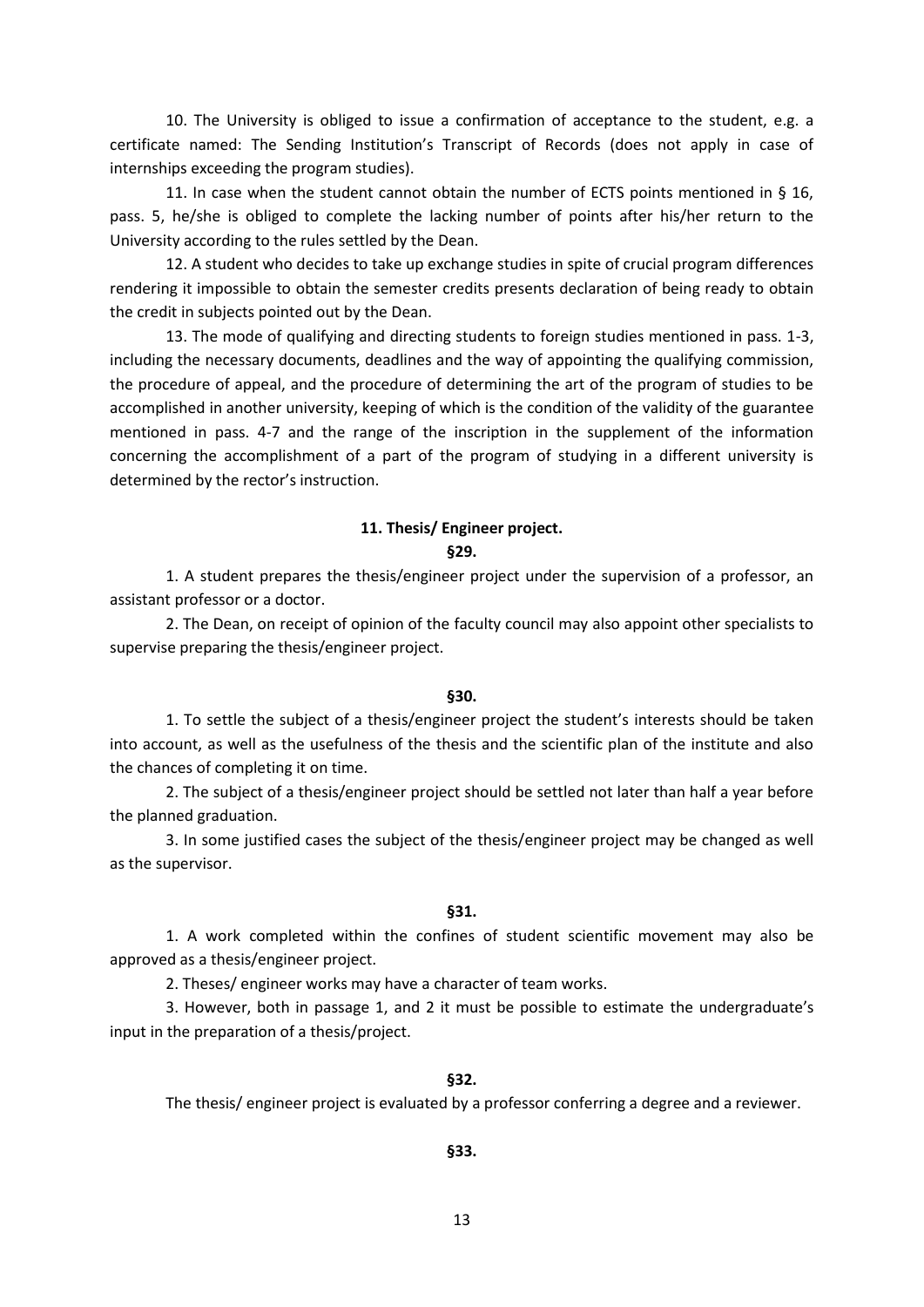1. A B. Sc. student should present a thesis/engineer project both in a coherent printed form and in an electronic form, until the 30<sup>th</sup> June at the latest if the course of studies is finished with the summer semester or until the  $30<sup>th</sup>$  January if the course of studies is finished with the winter semester after checking the thesis by an anti-plagiarism system and its acceptance by the Professor.

2. An M. Sc. student should present his thesis both in a coherent printed form and in an electronic form, until the 30<sup>th</sup> of September at the latest if the course of studies is finished with the summer semester or until the 30<sup>th</sup> April if the course of studies is finished with the winter semester.

3. The Dean may prolong the term of a thesis/engineer project by three months at a well motivated application of the student.

4. A student who has not presented his thesis by the terms presented in pass. 1-3 is taken off the list of students.

5. A person who has been taken off the list of students may resume his studies on the conditions determined in § 26, ass. 5.

6. In case of absence of the professor conferring a degree or any other circumstances causing a delay in the thesis submission by the student, the Dean (on the student's application) may appoint a person who will take over the duties connected with supervising the thesis and may prolong the term of thesis submission. In this case the restriction from pass. 4 does not apply.

## **12. Graduation**

#### **§34.**

Graduation follows the candidate's final examination passed with a positive mark.

#### **§35.**

1. Conditions of being admitted to the final examination are:

1) fulfilling all the demands determined in the program of studies;

2) presenting one's thesis on time;

3) obtaining a positive mark for the thesis and a positive opinion of the reviewer of the

thesis,

4) submitting in the Dean's office of:

- 4 up-to-date photographs of the dimensions: 45x65mm,

-the card of student's achievements,

-the completed student's record book,

- the document confirming the fact of closing cooperation with any University agenda

5) regulating all the financial obligations towards the University.

2. In case when the reviewer's mark for the thesis/engineer project is negative, the Dean takes the decision concerning the candidate admission for the final examination having asked about the opinion of another reviewer.

#### **§36.**

1. The final examination is held in front of a committee called by the Dean. The committee consists of: the Dean or another university teacher authorized (appointed, empowered, commissioned) by the Dean as chairman, supervisor, reviewer, secretary and at least one university teacher entitled to supervise theses.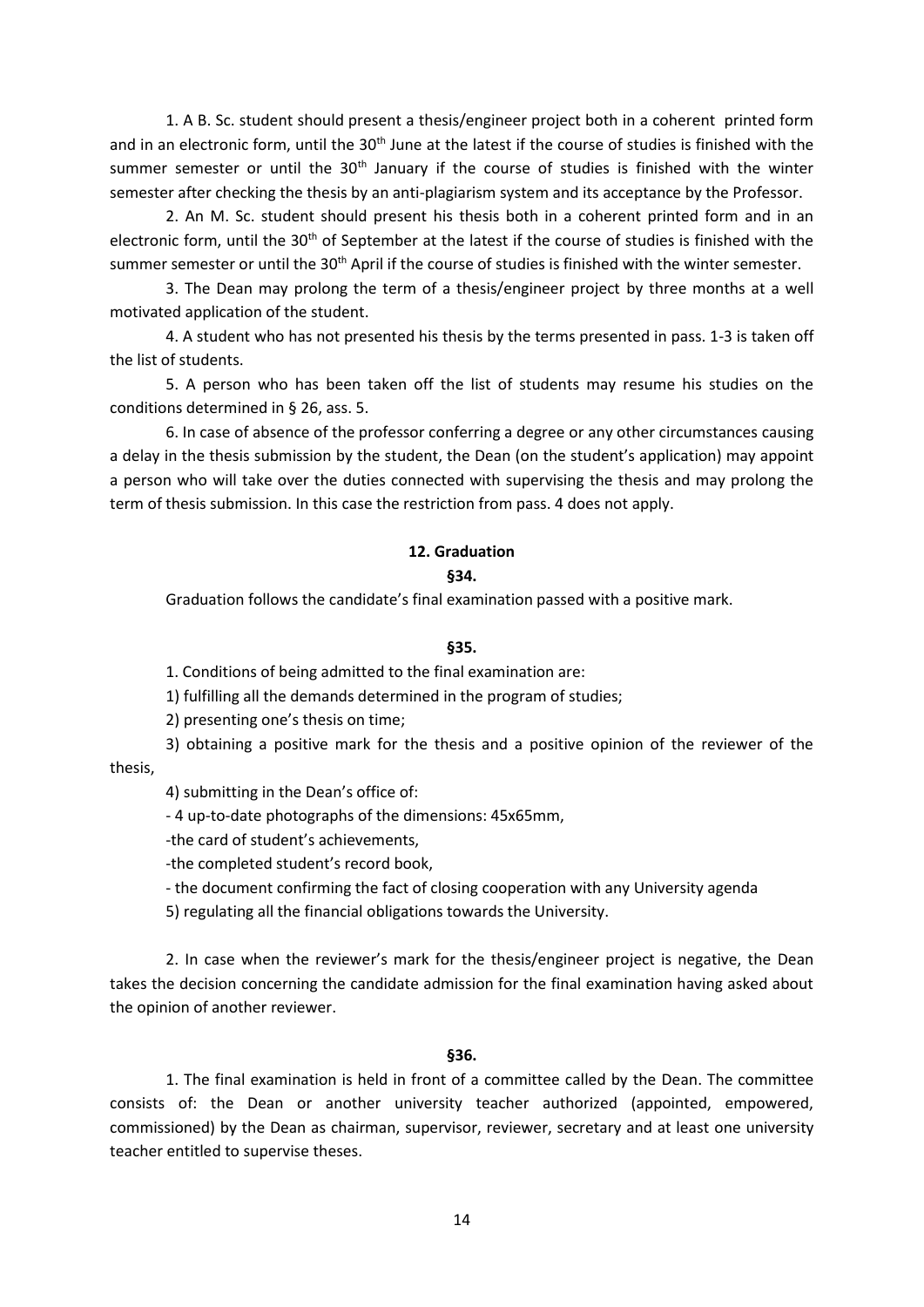2. The Dean may appoint a specialist from outside the University to take part in the committee.

#### **§37.**

The final examination should be held not later than one month from the thesis submission at the B. Sc. studies and not later than three months at the M. Sc. studies. While setting the term of the final examination the periods free from classes resulting from detailed academic year organization should be omitted.

#### **§38.**

1. The final examination is an oral and/or written exam. The form and organization of the final examination is determined by the faculty council.

2. During the final examination a student should demonstrate his/her knowledge concerning the definite course of studies and especially the subjects concerning the thesis and/or specialization.

3. Evaluation of the final examination is based on the grades determined in §18, pass. 1.

4. On a student's application the final examination may be an open one. The student should submit such an application along the thesis submission and name the people who are to take part in it. The participants of the open exam who are not members of the committee must not take part in the debates of the closed part of the exam evaluation. The chairman of the exam committee may order checking the identity of the people admitted to the examination room, and if anyone disturbs the serious character of the exam they will be expelled. If anyone does not conform to the rules, the exam will be stopped.

## **§39.**

1. In case of obtaining an unsatisfactory mark or failing to enter the final examination at the settled time without justification the chairman of the committee settles another term as the ultimate one.

2. The second examination may be held:

1) no earlier than within two weeks and no later than within one month of the date of the first examination – in case of B. Sc. studies which are finished in the winter semester,

2) no earlier than within one month and no later than within three months of the date of the first examination – in case of the B. Sc. studies which are finished in the summer semester and the M.Sc. studies.

3. While settling the terms mentioned in passage 2 the periods free from classes resulting from the detailed organization of the academic year should be omitted.

4. A student who has failed to pass the final examination with a positive mark for the second time will be taken off the list of students.

## **§40.**

1. The ultimate result of studies is a sum:

1) 1/2 of the weighted mean mark of the whole course of studies is given by with the formula: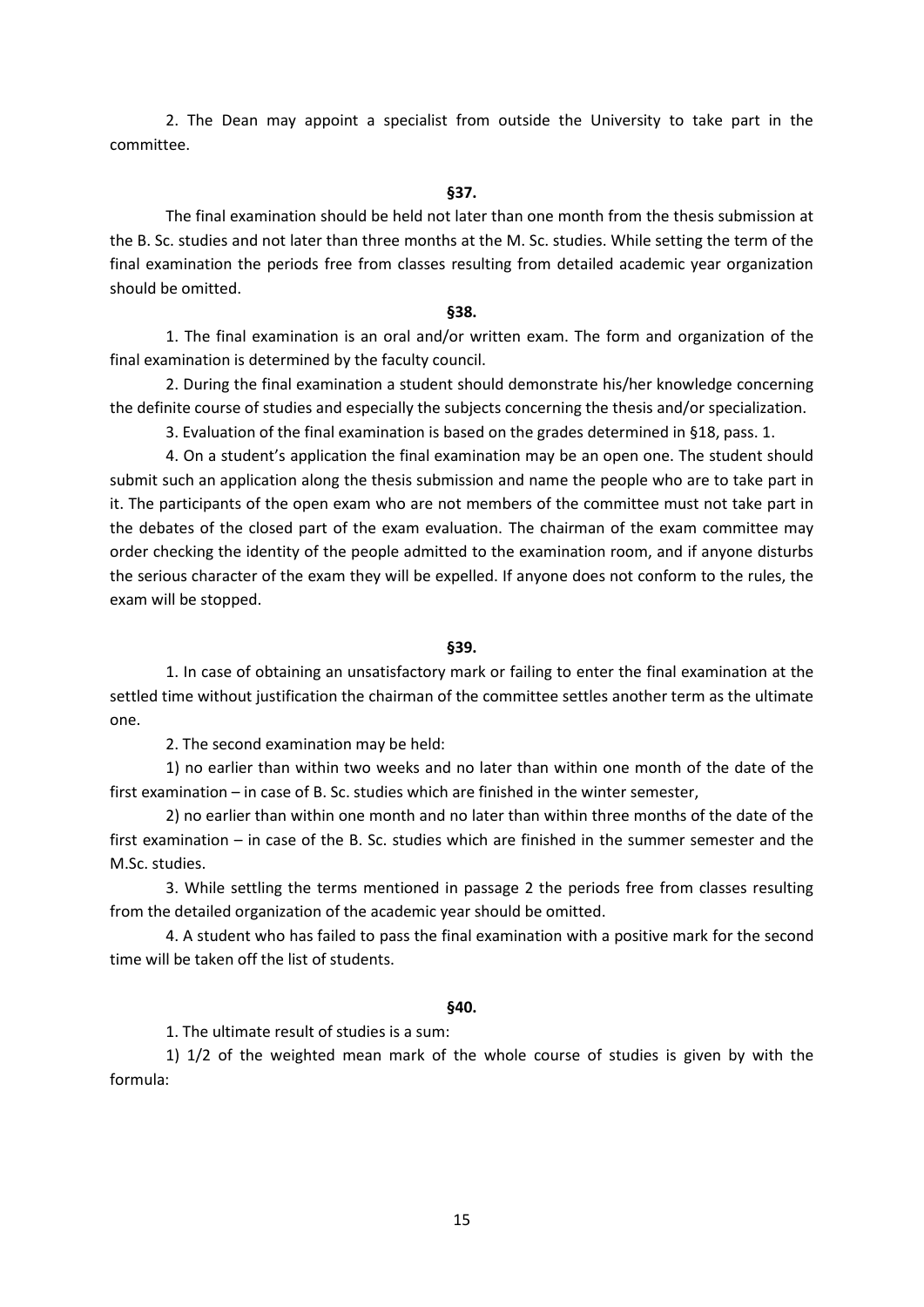$$
\sum_{i=1}^{n} O_i \times P_i
$$
  
the weighted mean mark = 
$$
\sum_{i=1}^{n} P_i
$$

where:

Pi = ECTS points allocated to the i - numbered subject

Oi = the final mark obtained for the i – numbered subject

2) 1/4 of the thesis/ engineer project mark

3) 1/4 of the final examination mark.

2. The figures inscribed in the course of studies diploma is the ultimate course of studies result made even according to the rule:

1) up to  $3.30 -$  satisfactory  $(3.0)$ 

2) from 3.31 to 3.70 – satisfactory plus (3.5)

3) from 3.71 to 4.10 – good (4.0)

4) from 4.11 to 4. 40 – good plus (4.5)

5) from 4.41 to 5.0 – very good (5.0)

3. In case when the ultimate result of studies settled according to the rules determined in passage 1 of the current paragraph is a sum from 4.8 to 5.00, the student obtains a graduation diploma with distinction. Passage 5 of this paragraph does not apply.

4. The obtained final mark in inscribed in the diploma only, other certificates quote the result determined in passage 1.

5. The examination committee may in some justified cases heighten or lower by 1/2 of a grade the mark settled according to the rules from passage 1.

6. The examination committee may award the thesis. The fact is mentioned in a diploma supplement.

#### **§41.**

Within 30 days of the final examination day the University prepares the graduation diploma and delivers it to the graduate. Up to the date of obtaining the diploma the graduate should regulate all his/her obligations towards the University. It is the condition of delivering the diploma to the graduate according to the instruction concerning the documentation of the course of studies.

# **13. Conditions and mode of participation in academic classes by the especially exemplary pupils §42.**

1. Especially exemplary pupils on their own application may participate in classes included in the program of studies pursuing the courses compatible with their talents.

2. Registration for the classes should take place no later than 14 days before the beginning of classes.

3. The decision concerning a pupil's participation in certain subjects is taken by the faculty Dean after obtaining consent from the pupil's parents and the headmaster of the school which the pupil attends.

4. The pupils are obliged to conform to the compulsory rules of the University.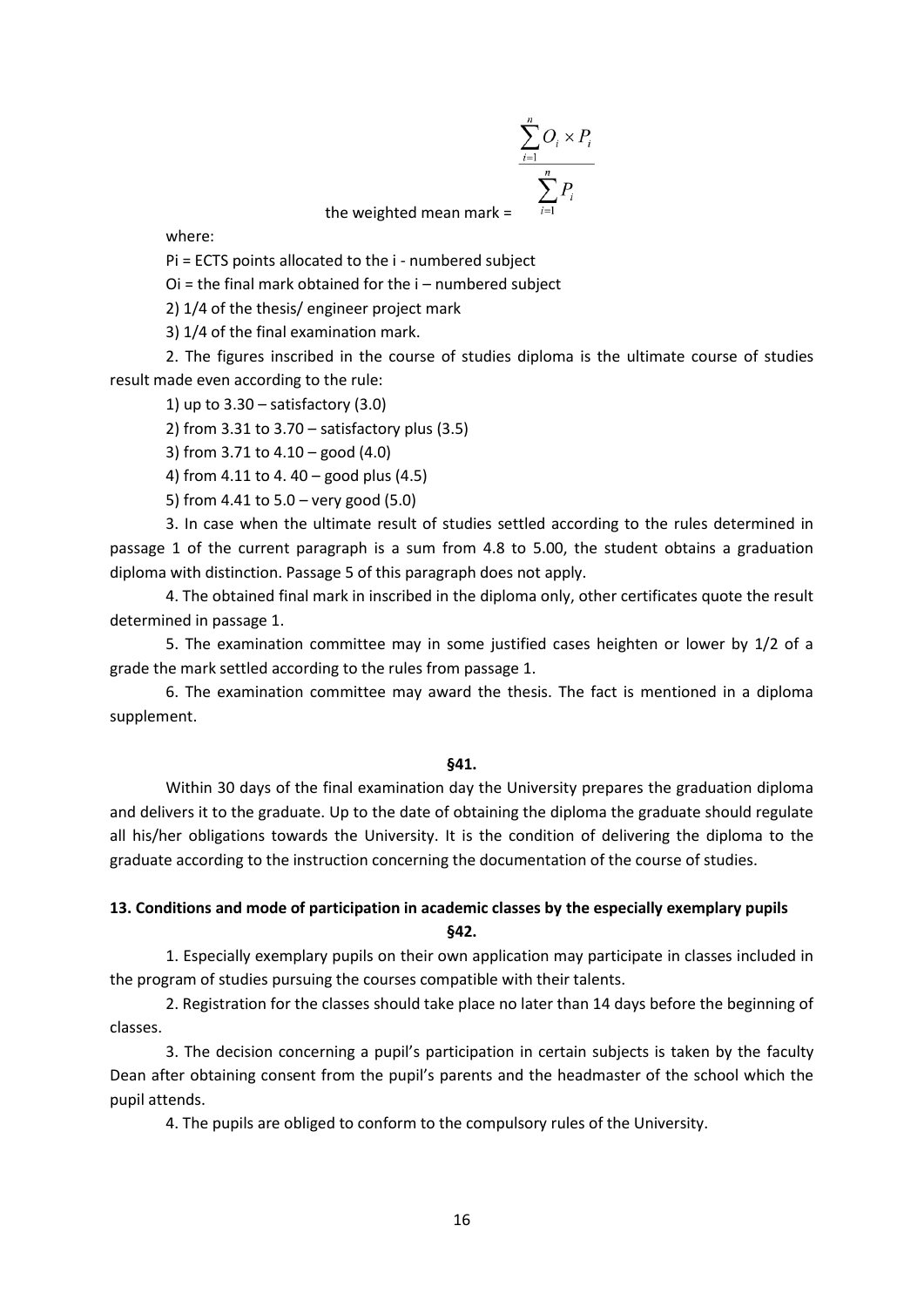5. The pupils are entitled to make use of the classrooms and equipment of the University and to receive help from the university teachers. They may also take part in the activities of student scientific movement.

6. Evaluation of the education results achieved by a pupil follows the rules determined in the Statutes of University Studies. The faculty council may settle an individual mode of obtaining credits by the pupils.

7. Pupils obtain credits for definite subjects by inscription in a pupil's achievement card.

8. After finishing classes the Dean of the faculty signs the certificates for the pupils concerning their participation in the classes and obtaining credits for particular subjects.

9. Pupils registered for the course of studies where they had participated in classes before their studies are relieved of the duty of obtaining credits they had obtained previously, if there were no changes in the education effects obtained during their accomplishment.

10. Pupils registered for studies at a different course may be relieved of the duty of obtaining credits they had obtained before starting their studies if the classes are included in the education program of this course. Decision concerning the matter is made by the faculty Dean.

# **14. Transitory rules §43.**

1. The rules of the present paragraph are applied to the studies begun before the  $1<sup>st</sup>$  October 2011, as far as the qualifications related to obtaining education effects are concerned.

1) Obtaining credits for all types of classes of which a particular subject is composed and passing an exam if it is included in the studying plan is equivalent to obtaining the points allocated to the subject.

2) The condition of obtaining credit for the whole semester is obtaining the credits for all subjects and internships included in the plan of studies, so that the total number of points during the whole academic year is not less than 60.

3) A student who takes part in scientific research work of the University may obtain complete or partial credit for the particular classes and exams of the subject that the research work of the student is concerned with.

4) Students obtain credits for particular classes from the university teacher responsible for them. The credits are signed by the teacher responsible for the classes or a person appointed by the Dean, director of an institute, head of the study.

5) A condition of entering for an exam is obtaining credit for the classes.

2. For students who began their studies before the  $1<sup>st</sup>$  October 2013 up to the day of graduation they get marks for particular types of classes allocated to a given subject according types of classes ascribed to a given subject according to §20 passage 1 of the present Statute and the ultimate result of studies is expressed by the sum:

1) 1/2 of the weighted mean mark for the whole course of studies is given by by the formula:

$$
\sum_{i=1}^{n} O_i \times P_i
$$
  
the weighted mean mark = 
$$
\sum_{i=1}^{n} P_i
$$

where:

Pi = ECTS points allocated to the i–numbered subject